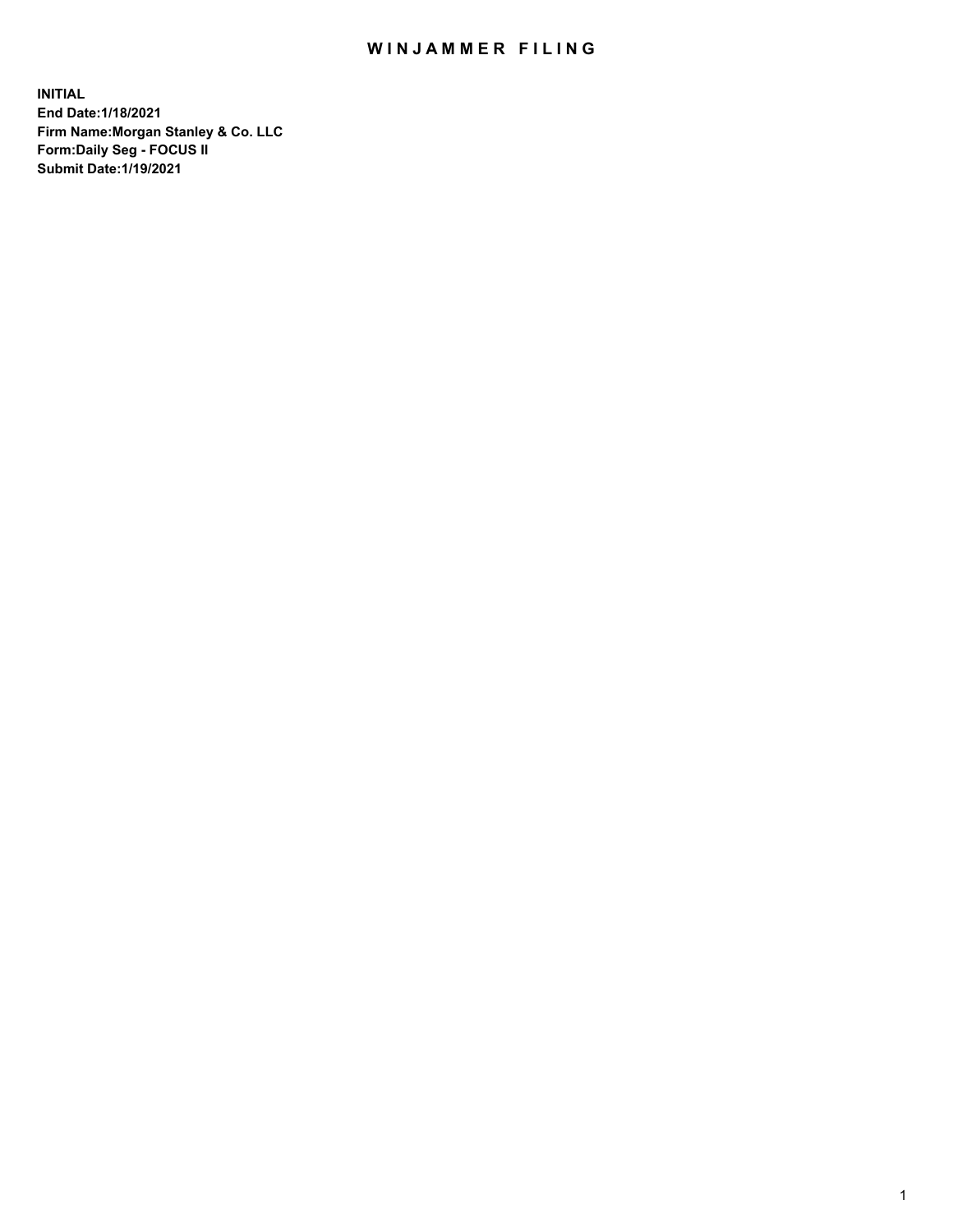**INITIAL End Date:1/18/2021 Firm Name:Morgan Stanley & Co. LLC Form:Daily Seg - FOCUS II Submit Date:1/19/2021 Daily Segregation - Cover Page**

| Name of Company                                                                                          | Morgan Stanley & Co. LLC     |
|----------------------------------------------------------------------------------------------------------|------------------------------|
| <b>Contact Name</b>                                                                                      | <b>Ikram Shah</b>            |
| <b>Contact Phone Number</b>                                                                              | 212-276-0963                 |
| <b>Contact Email Address</b>                                                                             | Ikram.shah@morganstanley.com |
|                                                                                                          |                              |
| FCM's Customer Segregated Funds Residual Interest Target (choose one):<br>a. Minimum dollar amount: ; or | 235,000,000                  |
| b. Minimum percentage of customer segregated funds required:% ; or                                       | <u>0</u>                     |
| c. Dollar amount range between: and; or                                                                  | <u>00</u>                    |
| d. Percentage range of customer segregated funds required between: % and %.                              | 0 <sup>0</sup>               |
| FCM's Customer Secured Amount Funds Residual Interest Target (choose one):                               |                              |
| a. Minimum dollar amount: ; or                                                                           | 140,000,000                  |
| b. Minimum percentage of customer secured funds required:%; or                                           | <u>0</u>                     |
| c. Dollar amount range between: and; or                                                                  | <u>0 0</u>                   |
| d. Percentage range of customer secured funds required between:% and%.                                   | 0 Q                          |
| FCM's Cleared Swaps Customer Collateral Residual Interest Target (choose one):                           |                              |
| a. Minimum dollar amount: ; or                                                                           | 92,000,000                   |
| b. Minimum percentage of cleared swaps customer collateral required:% ; or                               | <u>0</u>                     |
| c. Dollar amount range between: and; or                                                                  | 0 Q                          |
| d. Percentage range of cleared swaps customer collateral required between:% and%.                        | 0 <sub>0</sub>               |

Attach supporting documents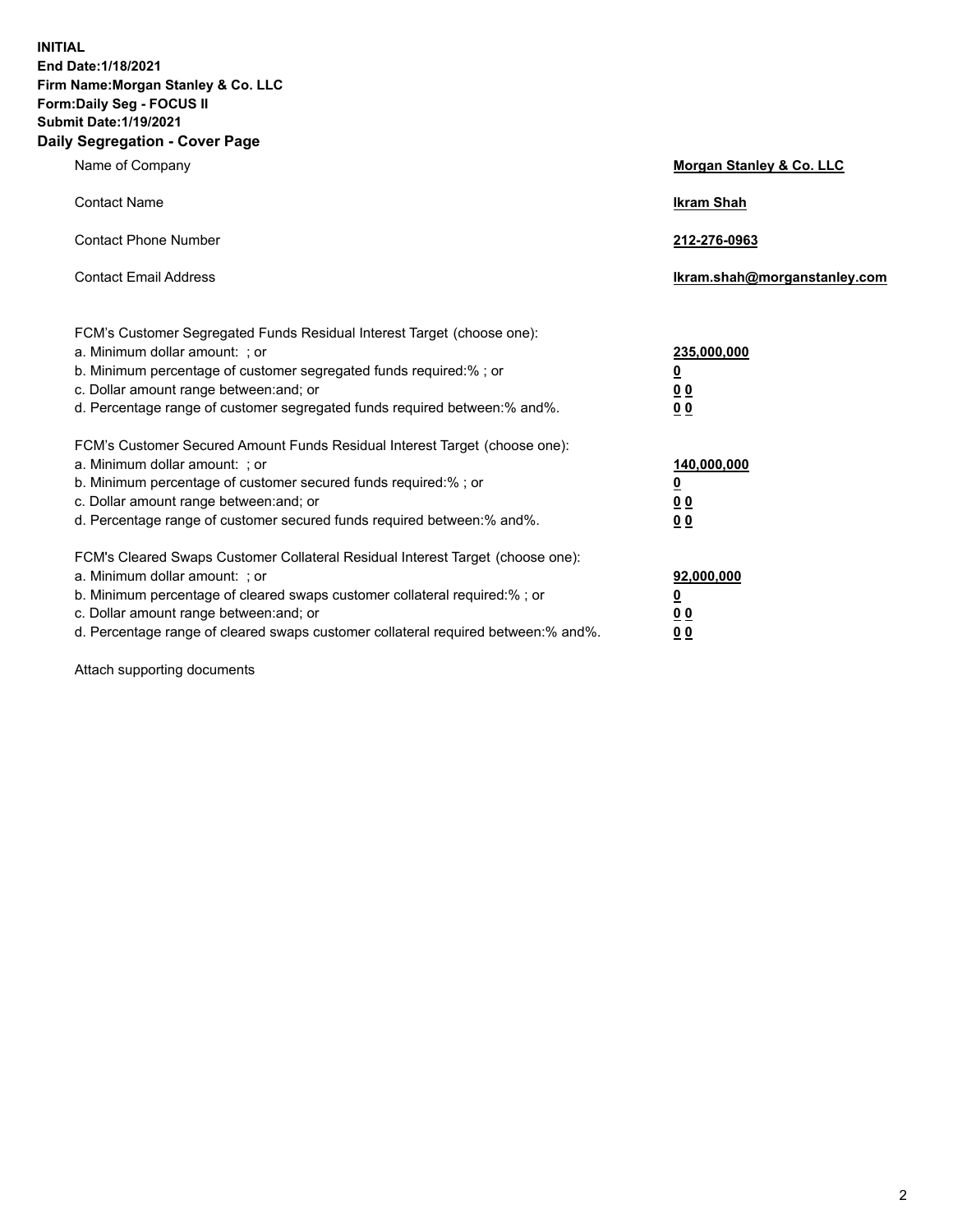## **INITIAL End Date:1/18/2021 Firm Name:Morgan Stanley & Co. LLC Form:Daily Seg - FOCUS II Submit Date:1/19/2021**

**Daily Segregation - Secured Amounts** Foreign Futures and Foreign Options Secured Amounts Amount required to be set aside pursuant to law, rule or regulation of a foreign government or a rule of a self-regulatory organization authorized thereunder 1. Net ledger balance - Foreign Futures and Foreign Option Trading - All Customers A. Cash **4,378,796,731** [7315] B. Securities (at market) **2,473,115,320** [7317] 2. Net unrealized profit (loss) in open futures contracts traded on a foreign board of trade **602,203,674** [7325] 3. Exchange traded options a. Market value of open option contracts purchased on a foreign board of trade **14,629,882** [7335] b. Market value of open contracts granted (sold) on a foreign board of trade **-16,183,209** [7337] 4. Net equity (deficit) (add lines 1. 2. and 3.) **7,452,562,398** [7345] 5. Account liquidating to a deficit and account with a debit balances - gross amount **73,581,326** [7351] Less: amount offset by customer owned securities **-72,149,178** [7352] **1,432,148** 6. Amount required to be set aside as the secured amount - Net Liquidating Equity Method (add lines 4 and 5) 7. Greater of amount required to be set aside pursuant to foreign jurisdiction (above) or line 6. FUNDS DEPOSITED IN SEPARATE REGULATION 30.7 ACCOUNTS 1. Cash in banks A. Banks located in the United States **908,460,036** [7500] B. Other banks qualified under Regulation 30.7 **678,939,512** [7520] **1,587,399,548** 2. Securities A. In safekeeping with banks located in the United States **493,127,353** [7540] B. In safekeeping with other banks qualified under Regulation 30.7 **22,744,160** [7560] **515,871,513** 3. Equities with registered futures commission merchants A. Cash **22,253,864** [7580] B. Securities **0** [7590] C. Unrealized gain (loss) on open futures contracts **-194,244** [7600] D. Value of long option contracts **0** [7610] E. Value of short option contracts **0** [7615] **22,059,620** [7620] 4. Amounts held by clearing organizations of foreign boards of trade A. Cash **0** [7640] B. Securities **0** [7650] C. Amount due to (from) clearing organization - daily variation **0** [7660] D. Value of long option contracts **0** [7670] E. Value of short option contracts **0** [7675] **0** [7680] 5. Amounts held by members of foreign boards of trade A. Cash **2,975,878,809** [7700] B. Securities **1,957,243,807** [7710]

- 
- C. Unrealized gain (loss) on open futures contracts **602,397,919** [7720] D. Value of long option contracts **14,629,882** [7730]
- 
- 6. Amounts with other depositories designated by a foreign board of trade **0** [7760]
- 7. Segregated funds on hand **0** [7765]
- 8. Total funds in separate section 30.7 accounts **7,659,297,889** [7770]
- 9. Excess (deficiency) Set Aside for Secured Amount (subtract line 7 Secured Statement Page 1 from Line 8)
- 10. Management Target Amount for Excess funds in separate section 30.7 accounts **140,000,000** [7780]
- 11. Excess (deficiency) funds in separate 30.7 accounts over (under) Management Target **65,303,343** [7785]

**0** [7305]

[7354] **7,453,994,546** [7355]

**7,453,994,546** [7360]

[7530]

[7570]

 E. Value of short option contracts **-16,183,209** [7735] **5,533,967,208** [7740] **205,303,343** [7380]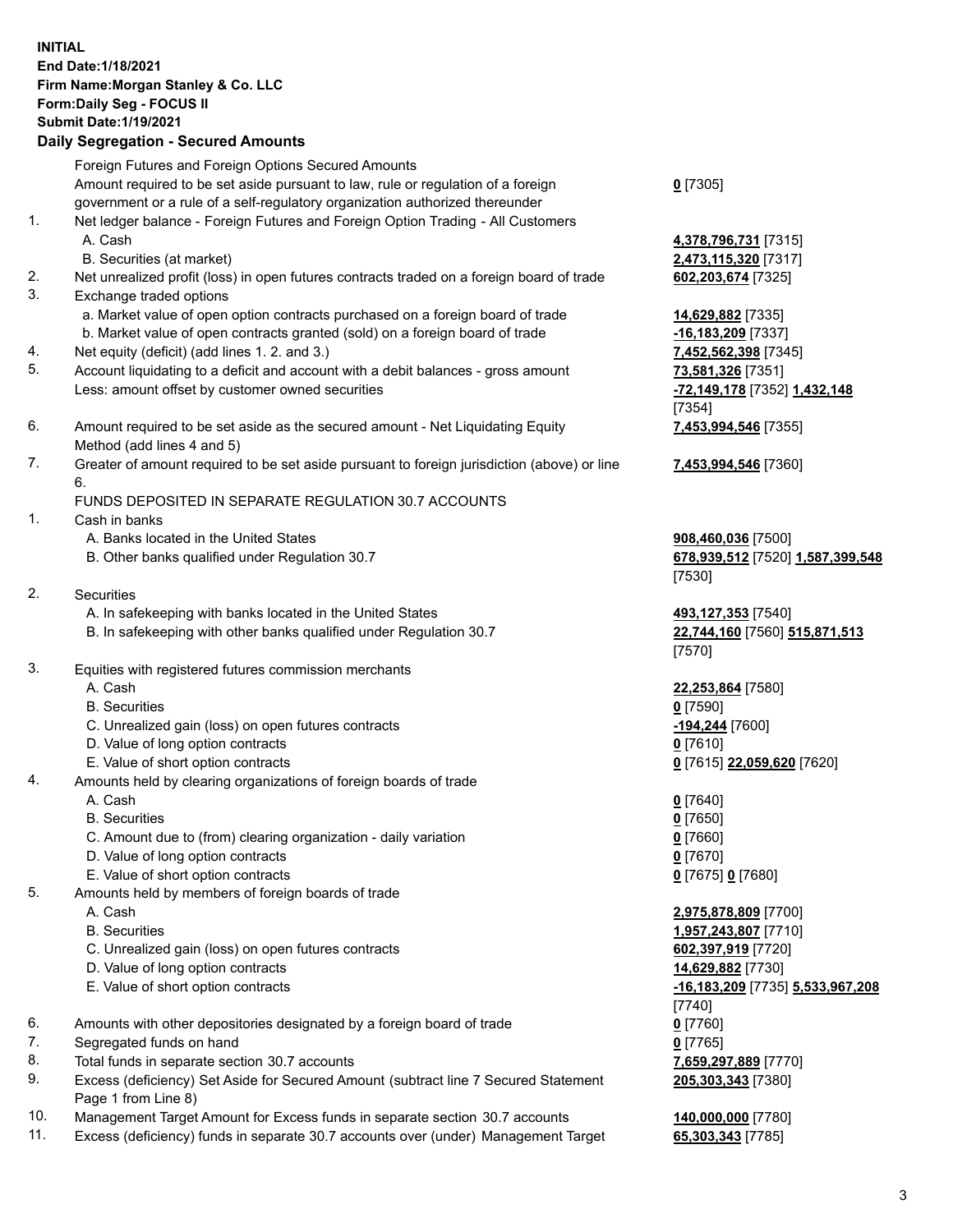**INITIAL End Date:1/18/2021 Firm Name:Morgan Stanley & Co. LLC Form:Daily Seg - FOCUS II Submit Date:1/19/2021 Daily Segregation - Segregation Statement** SEGREGATION REQUIREMENTS(Section 4d(2) of the CEAct) 1. Net ledger balance A. Cash **16,064,510,845** [7010] B. Securities (at market) **8,493,453,097** [7020] 2. Net unrealized profit (loss) in open futures contracts traded on a contract market **951,735,788** [7030] 3. Exchange traded options A. Add market value of open option contracts purchased on a contract market **660,344,594** [7032] B. Deduct market value of open option contracts granted (sold) on a contract market **-419,948,589** [7033] 4. Net equity (deficit) (add lines 1, 2 and 3) **25,750,095,735** [7040] 5. Accounts liquidating to a deficit and accounts with debit balances - gross amount **553,697,730** [7045] Less: amount offset by customer securities **-551,053,411** [7047] **2,644,319** [7050] 6. Amount required to be segregated (add lines 4 and 5) **25,752,740,054** [7060] FUNDS IN SEGREGATED ACCOUNTS 7. Deposited in segregated funds bank accounts A. Cash **4,362,005,997** [7070] B. Securities representing investments of customers' funds (at market) **0** [7080] C. Securities held for particular customers or option customers in lieu of cash (at market) **1,036,171,369** [7090] 8. Margins on deposit with derivatives clearing organizations of contract markets A. Cash **13,156,764,446** [7100] B. Securities representing investments of customers' funds (at market) **0** [7110] C. Securities held for particular customers or option customers in lieu of cash (at market) **7,457,281,728** [7120] 9. Net settlement from (to) derivatives clearing organizations of contract markets **-122,287,510** [7130] 10. Exchange traded options A. Value of open long option contracts **660,344,594** [7132] B. Value of open short option contracts **-419,948,589** [7133] 11. Net equities with other FCMs A. Net liquidating equity **9,330,223** [7140] B. Securities representing investments of customers' funds (at market) **0** [7160] C. Securities held for particular customers or option customers in lieu of cash (at market) **0** [7170] 12. Segregated funds on hand **0** [7150] 13. Total amount in segregation (add lines 7 through 12) **26,139,662,258** [7180] 14. Excess (deficiency) funds in segregation (subtract line 6 from line 13) **386,922,204** [7190] 15. Management Target Amount for Excess funds in segregation **235,000,000** [7194] **151,922,204** [7198]

16. Excess (deficiency) funds in segregation over (under) Management Target Amount Excess